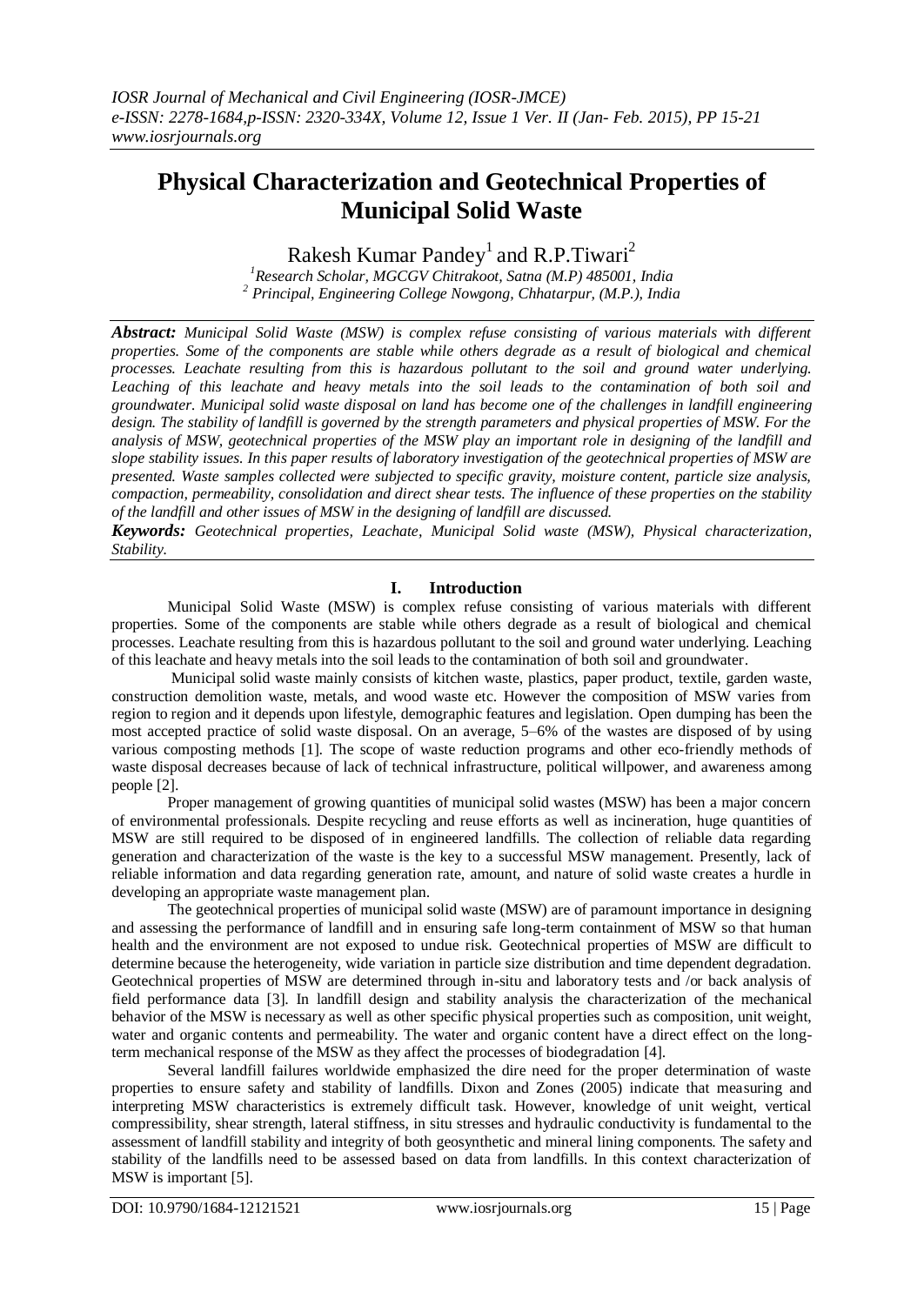**Study Area:** The waste samples for the tests were collected from one of the dumping (landfill) site located on the Khermai Road, Satna. The city is located on  $24^{\circ}$  34' N latitude and  $80^{\circ}$  55' E longitudes at an altitude of 315 m above mean sea level. The place is renowned for Dolomite mines and Limestone. The landfill is surrounded by some small ice factories, two nursing homes, a motor park, four to five automobile repair workshops and road network act as the sources of waste and pollution discharge in addition to the transported waste discharge into the landfill. The wastes deposited in the landfill are predominately solid wastes from domestic sources including market wastes.



**Fig-1** Image of dumping site shown by the circle. (Source: Google earth)

### **II. Physical Characterization Of MSW**

The physical characterization of municipal solid waste is done in order to measure the quantity of the recoverable and to study the effect of the physical composition on the strength and stability characteristics of the MSW. A number of existing classification systems are simply based on material groups (e.g. paper, plastic, metal, etc.) or on the distinction between soil-like (3-D structure) and non-soil-like (2-Dstructure), or fibrous, appearance (Dixon and Langer, 2006). [6]

Some of the classification systems are MSW component-based systems that are primarily used to facilitate physical (reuse and recycle), biological (compost) and chemical (chemical additives) processing of majority of waste material (US EPA, 2003; European Commission, 2003). Component based systems identify MSW as: (1) material type; (2) product type (US EPA, 2001). Material type classification may include paper and paperboard, glass, metals, plastics, rubber and leather, textiles, wood, and others. Product type classification may include durable goods (e.g. appliances, furniture, tires), non-durable goods (e.g. newspaper, office papers, trash bags, clothing), containers, and packaging (e.g. bottles, cans, corrugated boxes), and other wastes (e.g. yard trimmings, food scraps and miscellaneous inorganic wastes). The rest of available classification systems are used to facilitate land filling process with minimal damage to protective landfill base-liner [7].

| Author                 | <b>Basis for differentiation</b>                       | <b>Parameters used for differentiation</b>                                     |  |  |
|------------------------|--------------------------------------------------------|--------------------------------------------------------------------------------|--|--|
| Turczynski, 1988       | Waste type                                             | Density, shear parameters, liquid/ plastic limit, permeability                 |  |  |
| Siegel et al., 1990    | Material groups                                        | Part of composition                                                            |  |  |
| Landva and Clark, 1990 | Organic, inorganic Materials                           | Degradability (easily, slowly, non) shape (hollow, platy,<br>elongated, bulky) |  |  |
| ADEME(1993)            | size<br>distribution<br>Particle<br>and<br>composition | Size, material groups, moisture content and degradability                      |  |  |
| Grisolia et al., 1995  | inert.<br>deformable<br>Degradable,<br>material groups | Strength, deformability, degradability                                         |  |  |
| Kolsch, 1996           | Material groups                                        | Size, dimension                                                                |  |  |
| Manassero et al., 1997 | Soil-like, Other                                       | Index properties                                                               |  |  |
| Thomas et al., 1999    | Soil-like, non-soil-like                               | Material groups                                                                |  |  |
| Dixon and Langer, 2006 | Shape-related subdivisions                             | Material groups, size, shape, organic, inorganic, soil-like, non-<br>soil-like |  |  |

**Table - 1 Overview of existing classification systems of municipal solid waste**

Source: Dixon and Langer, 2006.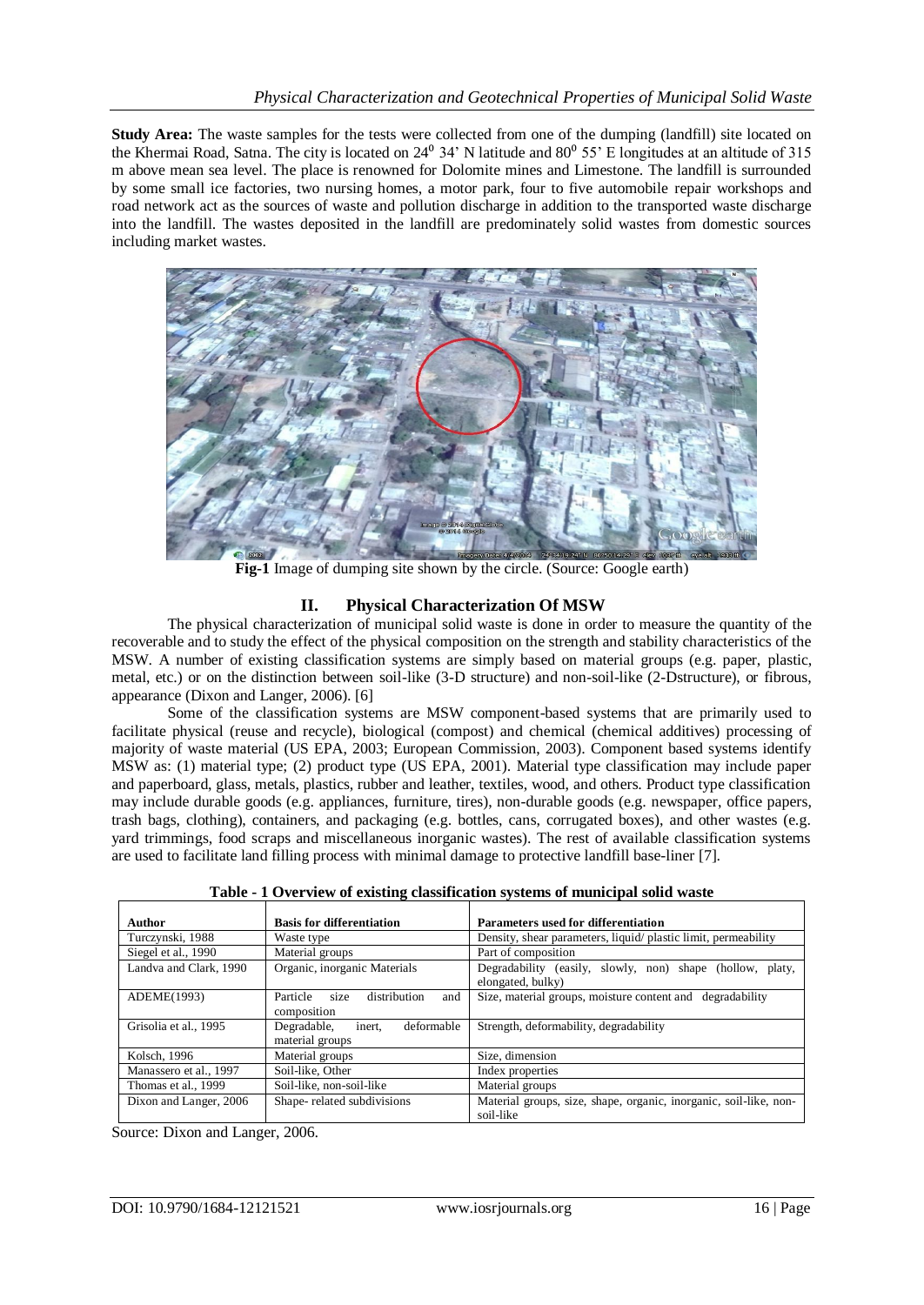#### **2.1. Waste composition**

Municipal solid waste is a mixture of wastes that are primarily of residential and commercial origin. Many categories of MSW are found such as food waste, rubbish, commercial waste, institutional waste, street sweeping waste, industrial waste, construction and demolition waste, and sanitation waste. MSW contains compostable organic matter (fruit and vegetable peels, food waste), recyclables (paper, plastic, glass, metals, etc.), toxic substances (paints, pesticides, used batteries, medicines), and soiled waste (blood stained cotton, sanitary napkins, disposable syringes). MSW composition at generation sources and collection points ,determined on a wet weight basis, consists mainly of a large organic fraction (40–60%), ash and fine earth (30– 40%), paper (3–6%) and plastic, glass and metals (each less than 1%).

The waste is segregated by hand sorting into paper, plastics, inerts (rubber, leather), glass, stones and the organic fraction of the waste. The physical characterization of the waste passing through 100 mm sieve was done by hand sorting and on the weight basis. The age of the sample was 4- 5 weeks. The quantity of waste taken for composition analysis was 100 kg regarding the composition of MSW generated by the Satna City over the entire study period. The MSW samples used for all the experiments were those passing through the 20 mm sieve and retained by the 4.75 mm sieve. Therefore the composition analysis of the 4.75 mm sieve retained waste was done and found to be: pastel - 39.25%, paper and cardboard - 20.50%, plastic - 17.25%, cloths-7.50%, glass-2.75%, stones  $-1.75$ %, rubber, wood, metals (each less than 1%) and etc.

Fig. 2 shows waste composition of the municipal solid waste. According to this figure the percentage of the main MSW components are paste (food scrap), plastic and paper/cardboard.



**Fig. 2** composition of municipal solid waste

#### **2.2. Water content**

The water content of a typical MSW may include both water held in macro or freely draining pores and water absorbed into micro pores within individual waste component such as paper, cardboard, textiles, food etc. In general water content of MSW within a landfill vary between its initial water content on collection and a water content representing fully saturated conditions [8].

The moisture content and organic content of the waste material smaller than 10 mm were measured. Moisture content of the waste smaller than 10 mm material was calculated as the ratio of the weight loss to the weight that remained after heating at a temperature of 70°C until the specimen has dried to a constant mass. Moisture contents measured were ranged from 90% to 145% on dry weight basis, equivalent to 47% to 51% on wet weight basis.

#### **2.3 Specific Gravity**

Pycnometer method was employed to determine specific gravity for MSW in laboratory for finding the specific gravity of MSW. Specific gravity of MSW in the present study was found to be 2.22. The lower value of specific gravity can be attributed to the presence of decomposed organic matter.

#### **3.4. Particle size distribution**

In the laboratory the MSW used for the experiments were the waste passings through 10mm sieve. Most of the traditional laboratory geotechnical testing equipment cannot accommodate field MSW samples with large particle sizes. Therefore sieve analysis of the waste retained by the 4.75 mm sieve was done on weight basis and in accordance with the ASTM D422 standards. The maximum quantity of MSW retained was 34% on the 2.36 mm sieve. The maximum percent passing was 85% through the 4.75 mm sieve. The results are shown in the Fig. 3. The Cu and Cc values for the samples were calculated as and 15 and 1.66. The values indicate that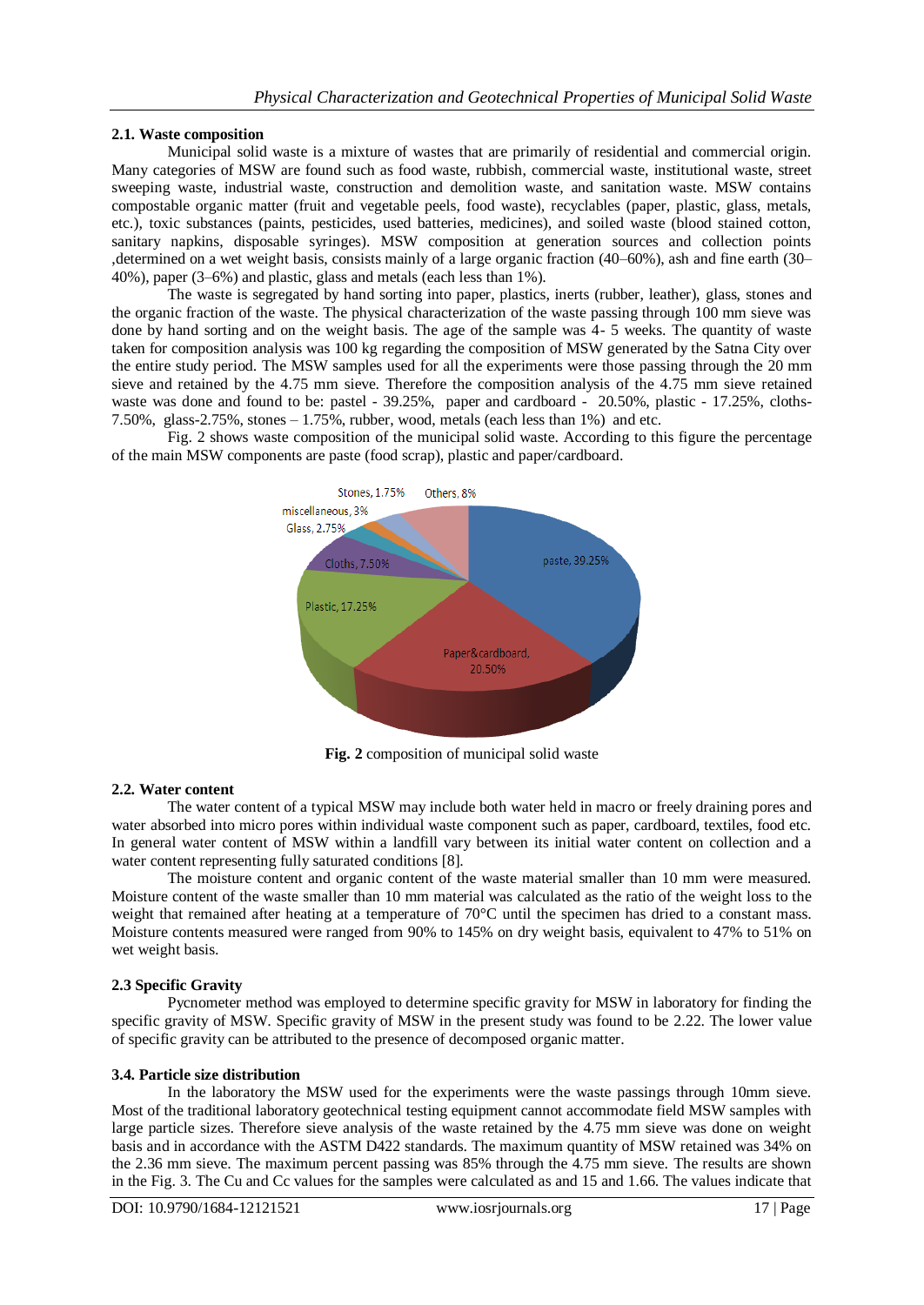the samples are well graded and the absence of coarse sand and clay like particles. The MSW constituted of fine sand and silt like particles.



**Fig -3** Particle Size Distribution of waste sample

## **III. Geotechnical Testing Of MSW**

In this study, the MSW samples collected from the field and geotechnical testing was conducted using these samples. Compaction, hydraulic conductivity, compressibility, and shear strength tests were conducted.

#### **3.1 Compaction Test**

Compaction is the process of densification of soil mass by reducing air voids. The degree of compaction is measured in terms of its dry density. The degree of compaction mainly depends upon its moisture content, compaction energy and type of soil. The compaction test is carried out based on ASTM D698 Standard Proctor Test on MSW using a 100 mm diameter mould. The waste is compacted with 25 blows for 3 layers using standard Proctor hammer. The test is repeated for another five determinations. A dry density is plotted against moisture content, to determine the maximum dry density and optimum moisture content.

#### **3.2 Compressibility Test**

Compressibility testing was carried out in an oedometer in order to determine the compressibility characteristics of MSW. The test was performed for a water content of 45% and a bulk density 1100 kg/m<sup>3</sup>. The size of the sample was 60mm diameter and 15 mm height. The maximum load applied was 800 kPa. The waste was compacted into the mould using a circular tamping plate and placed in between the porous stones. Since the MSW constituted of fine sand and silt like particles the oedometer tests were conducted.

#### **3.3 Hydraulic conductivity**

To determine hydraulic conductivity of MSW laboratory tests were conducted by constant head and falling head methods. Small-scale laboratory tests were conducted to determine hydraulic conductivity by constant head and falling head methods. Fresh waste was collected from a landfill site. The tests were performed according to ASTM D2434 and ASTM D5084 (2007). The waste was compacted into the mould of 85 mm diameter and 127.3 mm height. The permeability was calculated based on the Darcy's law. The water content and the bulk density of MSW were 45% and 11 kN/m<sup>3</sup> MSW samples were tested at confining pressures 50, 100 and 200 kPa.

#### **3.4 Direct Shear tests**

Shear resistance is a geotechnical parameter of primary concern in describing the properties of MSW. Direct shear tests were conducted to determine the shear strength parameters (cohesion and friction angles) of municipal solid waste. Tests were performed in accordance to ASTM D3080. The samples were compacted in a square shear box of 60 mm x 60 mm. The height of the box is 50 mm. In the present study the direct shear tests were performed with bulk density 1100 kg/m<sup>3</sup> and for confining pressures of 50, 100 and 200 kPa. The size of sample was 60 mm in length, 60 mm in width and 30 mm in height. The stress-strain response of the waste are plotted and the cohesion and the friction angle values were obtained.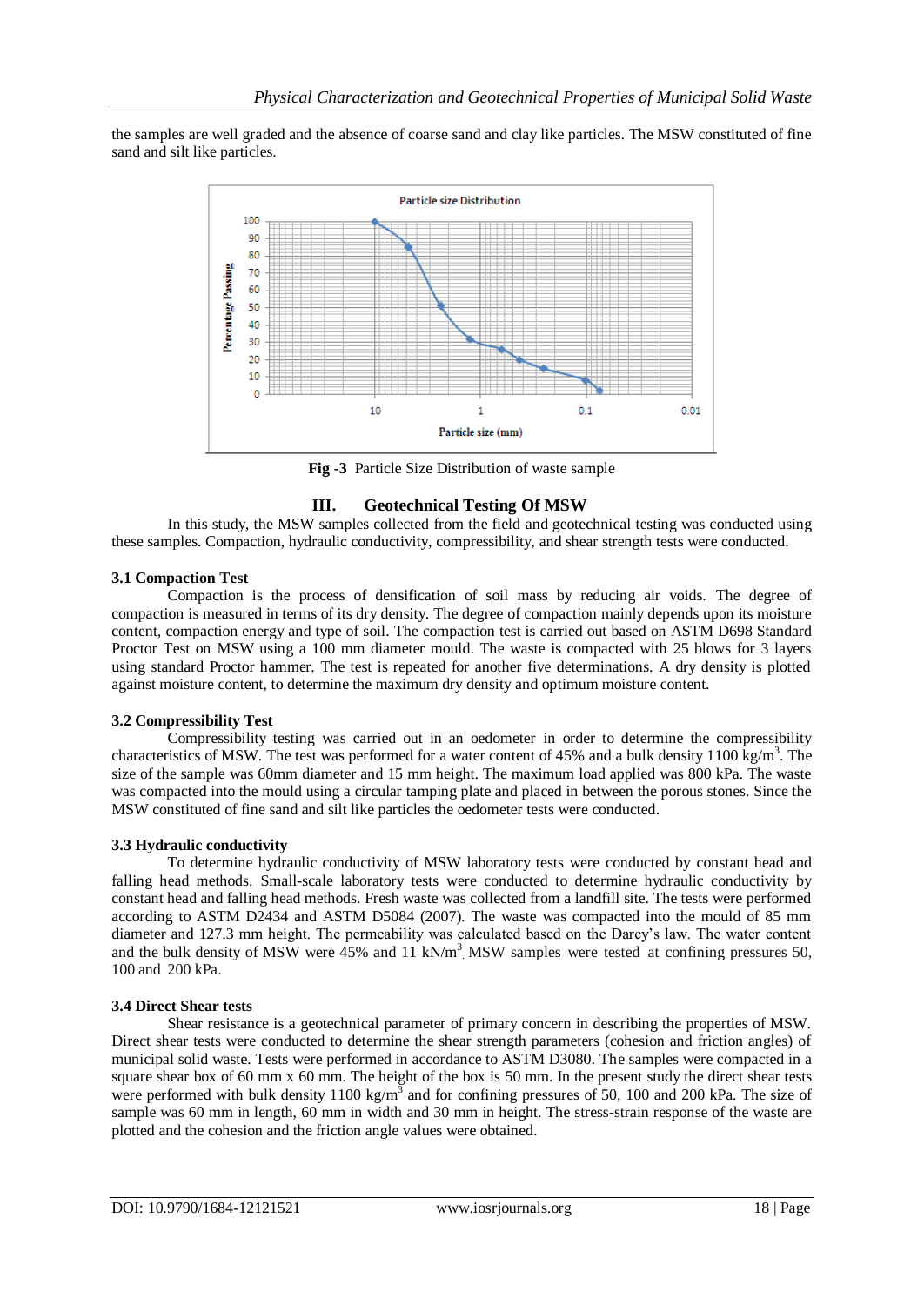#### **4.1 Compaction tests**

#### **IV. Result And Discussion**

Standard Proctor compaction test was conducted in accordance with ASTM D698 on MSW using a 100 mm diameter mould. Three layers with 25 blows each were compacted into the mould. The testing was performed on samples with five initial moisture contents of 20%, 30%, 40%, 50%, and 60% as shown in Fig. 4. The maximum dry density of the MSW of particle size  $\lt 10$  mm are greater than those  $\gt 10$  mm in size. The moisture content may also vary with the age of the waste and the placement conditions in a landfill. The high maximum dry density of 1100 kg/m<sup>3</sup> obtained in the present study could be due to the presence of high percentage of organic content and soil like particles. The compaction test result gives the maximum dry density of  $1100 \text{ kg/m}^3$  at 45% optimum moisture content.

Based on Reddy et al (2009), the Standard Proctor compaction conducted at fresh landfill, Orchard USA gives maximum dry density of 420 kg/m<sup>3</sup> at 70% moisture content. Hettiarachchi (2005) reported a maximum dry density of 525 kg/m<sup>3</sup> at 62% optimum moisture content for a MSW sample generated in the laboratory. There were approximately 66% differences between the result of maximum dry density from open dumping area and fresh landfill. The difference is approximately 40% in the optimum moisture content. The samples from open dumping area are less moisturized due to the exposed of the samples to the air without any daily cover.



**Fig -4** Dry density – moisture content curve

#### **4.2 Compressibility Test**

Compressibility of MSW was tested in general accordance with ASTM D2435 (ASTM, 2007). MSW specimen was compacted in layers with the tamper to achieve initial wet unit weight ranging from 7.8 -11.8 kN/m<sup>3</sup>. The specimen was placed in the brass ring with one porous stone on the top and another one at the bottom of the sample. Compression ratio (slope of strain Vs log pressure curve) calculated from this study is 0.25. Compression ratios reported in literature are summarized in Table-2. Hence the value obtained in the present study falls in the range of values reported in the published literature.

|  |  | Table-2 Compressibility of SMSW and fresh MSW reported in literatures |
|--|--|-----------------------------------------------------------------------|
|  |  |                                                                       |

| <b>Source</b>                                                                                                | <b>Compression ratio</b> |
|--------------------------------------------------------------------------------------------------------------|--------------------------|
| Reddy et al. $(2009)$                                                                                        |                          |
| (63 mm diameter oedometer test, SMSW particles were of average size 1.5 mm, 10% particles                    | $0.16 - 0.31$            |
| were greater than 10 mm and 35% particles were finer than 0.1 mm)                                            |                          |
| Reddy et al. (2008)                                                                                          | $0.24 - 0.33$            |
| (63 mm diameter oedometer test, shredded fresh MSW, maximum particle size 40 mm)                             |                          |
| <b>Dixon et al.</b> (2008)                                                                                   | 0.30                     |
| (Large scale test of size $500 \times 500 \times 750$ mm, SMSW, maximum particle size 120 - 500mm)           |                          |
| Hettiarachchi (2005)                                                                                         | $0.18 - 0.21$            |
| (63 mm Teflon cell, SMSW, maximum particle size approximately 5mm)                                           |                          |
| <b>Langer</b> (2005) $(0.5 \times 0.5 \times 0.75 \text{ m}$ compression box, shredded SMSW control samples, | 0.30                     |
| maximum particle size10 mm x 40 mm)                                                                          |                          |
| Hossain $(2002)$                                                                                             | $0.16 - 0.25$            |
| (63.5 mm diameter Oedometer tests, shredded relatively fresh MSW in control samples                          |                          |
| maximum particle size 120 - 500 mm, majority was 40 - 120 mm)                                                |                          |
| Waif and Zeiss (1995)                                                                                        | $0.21 - 0.25$            |
| (570 mm diameter cell, shredded fresh MSW, maximum size 4.7 mm)                                              |                          |
| Landva and Clark (1990)                                                                                      | 0.35                     |
| (470 mm diameter consolidometer, shredded fresh MSW samples from Edmonton, Canada)                           |                          |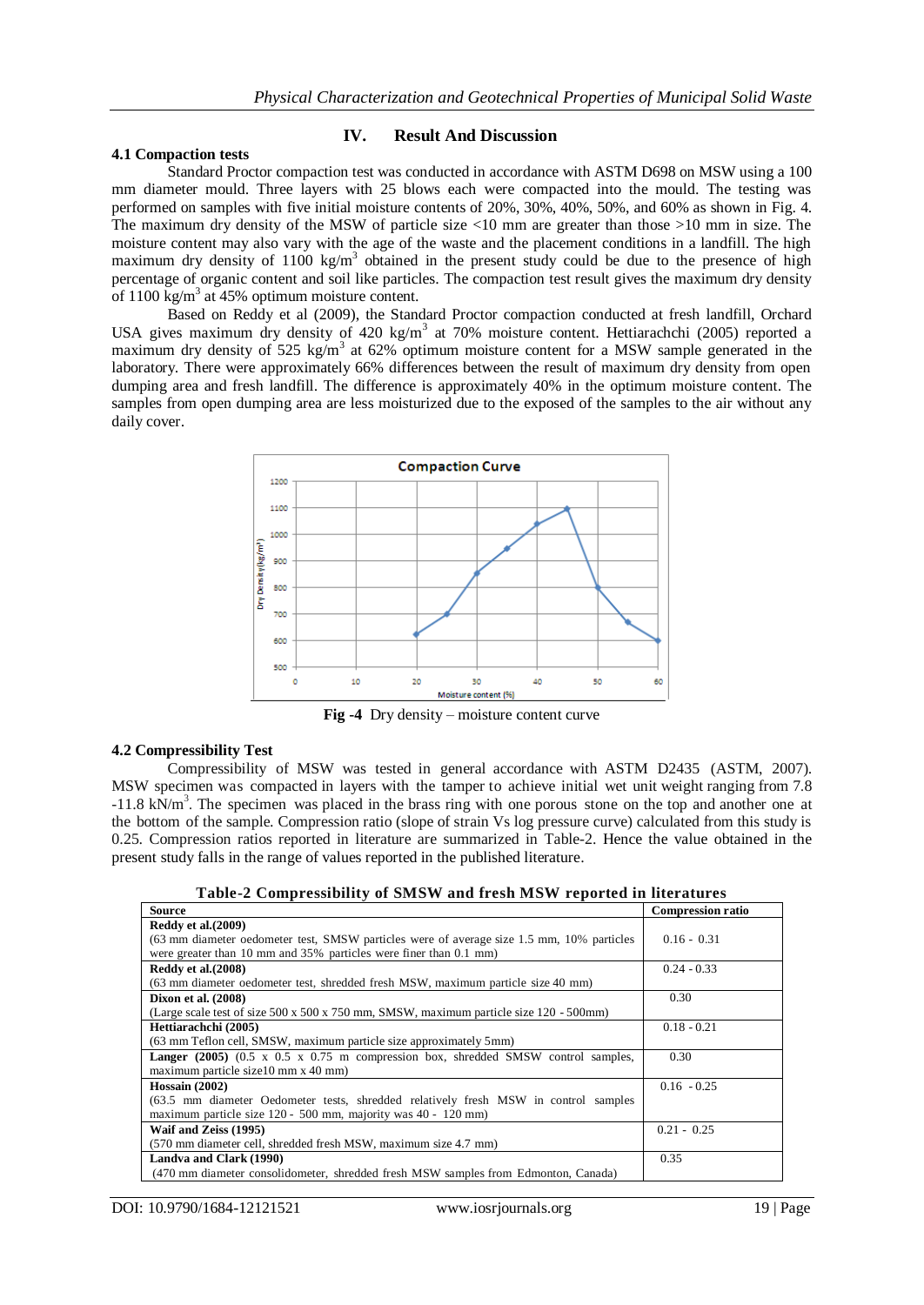#### **4.3 Hydraulic Conductivity Tests**

To determine hydraulic conductivity of MSW laboratory tests were conducted by constant head and falling head methods. The hydraulic conductivity obtained from the tests was  $4.5x10^{-6}$  m/s and  $5.3x10^{-5}$  m/s for falling head and constant head method respectively. The constant head method yielded greater values of permeability as compared to the falling head method. Hydraulic conductivity of MSW reported in the literature is summarized in Table-3. The general trend is that the hydraulic conductivity decreases with increase in dry density of MSW. The hydraulic conductivity was found to decrease with the increase in the confining pressure. The physical properties influencing the permeability in MSW are density, particle size, porosity, material type, degree of saturation, waste placement, compaction, stage of decomposition, and depth within the landfill. The large plastics and fiber like materials present in the waste tend to block the flow of moisture and hence reduce permeability.

| <b>Source</b>                                                                                                                                                                                                             | Unit weight $(kN/m^3)$ | <b>Hydraulic</b>                                  |
|---------------------------------------------------------------------------------------------------------------------------------------------------------------------------------------------------------------------------|------------------------|---------------------------------------------------|
|                                                                                                                                                                                                                           |                        | Conductivity (cm/s)                               |
| <b>Reddy et al.</b> (2009)<br>(50 mm diameter and 100mm height sample, flexi wall test, SMSW particles<br>were of average size 1.5 mm, 10% particles were greater than 10 mm and 35%<br>particles were finer than 0.1 mm) | $4.7 - 6.0$            | $1.20 \times 10^{-5}$ to<br>$7.62 \times 10^{-8}$ |
| <b>Reddy et al. (2008)</b>                                                                                                                                                                                                | $5.78 - 10.0$          | $10^{-4}$ to $10^{-8}$                            |
| (50 mm diameter and 100 mm height sample, flexiwall test and 63 mm<br>diameter and 100 mm height rigid wall test with shredded fresh MSW,<br>maximum particle size 40 mm)                                                 |                        |                                                   |
| Powrie and Beaven (1999)                                                                                                                                                                                                  |                        |                                                   |
| (2000 mm diameter and 2500 mm height Pitsea compression cell, constant<br>head test, unshredded fresh MSW collected from tipping face of a landfill)                                                                      | $3.8 - 7.1$            | $3.7 \times 10^{-6}$ to<br>$1.5 \times 10^{-2}$   |
| Landva et al. (1998)                                                                                                                                                                                                      | $8.6 - 9.5$            | $3 \times 10^{-6}$ to                             |
| (440 mm diameter, constant head, SMSW)                                                                                                                                                                                    |                        | $3 \times 10^{-5}$                                |
| <b>Chen and Chynoweth (1995)</b>                                                                                                                                                                                          |                        |                                                   |
| (375 mm diameter and 1220 mm height column, constant head test, nominal                                                                                                                                                   | $1.5 - 4.7$            | $2.3 \times 10^{-5}$ to                           |
| size of particle12.7 mm, SMSW consisted paper, plastics and yard waste)                                                                                                                                                   | $(\text{dry})$         | $2.5 \text{ X} \quad 10^{-1}$                     |
| Korfiatis et al. (1984) (constant head permeameter, unprocessed six months<br>old MSW)                                                                                                                                    | ------                 | $8.0 \times 10^{-3}$ to<br>$1.3 \times 10^{-2}$   |

**Table-3 Hydraulic conductivity of SMSW and fresh MSW reported in literature**

#### **4.4 Direct Shear tests**

Determination of MSW shear strength properties is difficult and costly due to the inconsistent composition of landfill material, difficulties in sampling and testing, and time-dependent properties. Shear strength of MSW is usually defined using the Coulomb failure criterion as follows:

 $\tau = c + \sigma \tan\varphi$  ......... (1)

Where  $\tau$  is the direct shear strength of MSW, c is the cohesion intercept;  $\sigma$  is the total normal stress and  $\varphi$  angle of internal friction.

In the present study the direct shear tests were performed with bulk density  $11.0 \text{ kN/m}^3$  and for confining pressures of 50, 100 and 200 kPa. The size of sample was 60 mm in length, 60 mm in width and 30 mm in height. The stress-strain response of the waste are plotted and the cohesion and the friction angle values were obtained. There is great variability in the reported direct shear strengths in the literature. Cohesion values from 0 to 50 kPa and friction angles from  $27^0$  to  $41^0$  have been reported. The stress-strain response of the waste are plotted as shown in Fig. 5. The deviator stress increased constantly in the initial stages until 30% strain and there was a sudden increase in the rate of stress from 40% to 50% strain levels. The cohesion and the friction angle values were obtained as 12kPa and 38° for 20% deformation.



**Fig. – 5** Deviator stress-strain curves of direct shear tests.